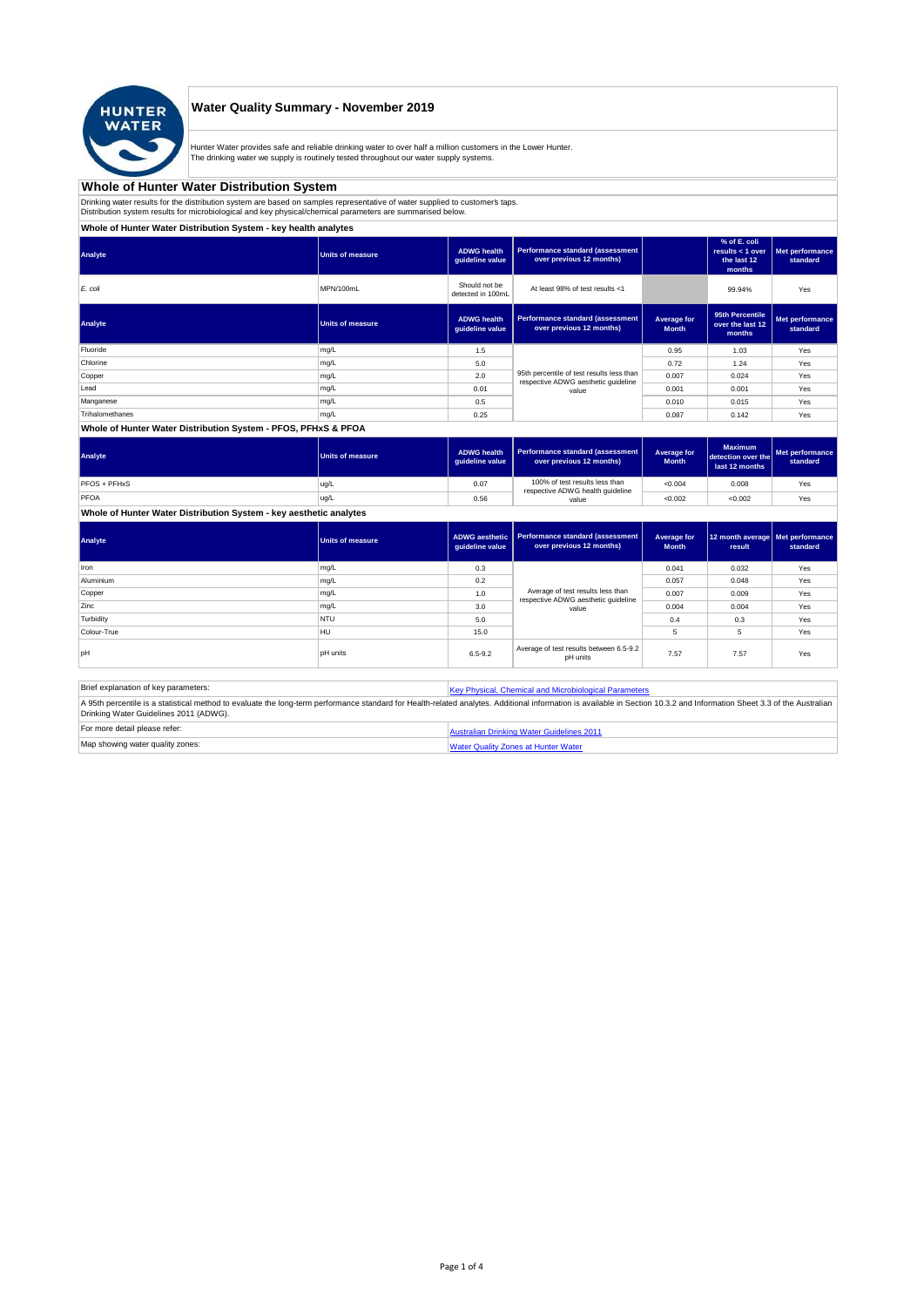# **Water Quality Zones**

| Anna Bay and Nelson Bay Zone - key health analytes |                  |                                       |                                                                                  |                             |                                                           |                             |  |  |
|----------------------------------------------------|------------------|---------------------------------------|----------------------------------------------------------------------------------|-----------------------------|-----------------------------------------------------------|-----------------------------|--|--|
| Analyte                                            | Units of measure | <b>ADWG health</b><br>quideline value | Performance standard (assessment<br>over previous 12 months)                     |                             | % of E. coli<br>results < 1 over<br>the last 12<br>months | Met performance<br>standard |  |  |
| E. coli                                            | MPN/100mL        | Should not be<br>detected in 100mL    | At least 98% of test results <1                                                  |                             | 100.00%                                                   | Yes                         |  |  |
| Analyte                                            | Units of measure | <b>ADWG health</b><br>guideline value | Performance standard (assessment<br>over previous 12 months)                     | Average for<br><b>Month</b> | 95th Percentile<br>over the last 12<br>months             | Met performance<br>standard |  |  |
| Fluoride                                           | mg/L             | 1.5                                   |                                                                                  | 0.97                        | 1.03                                                      | Yes                         |  |  |
| Chlorine                                           | mg/L             | 5.0                                   |                                                                                  | 0.68                        | 1.20                                                      | Yes                         |  |  |
| Copper                                             | mg/L             | 2.0                                   | 95th percentile of test results less than<br>respective ADWG aesthetic quideline | 0.007                       | 0.010                                                     | Yes                         |  |  |
| Lead                                               | mg/L             | 0.01                                  | value                                                                            | 0.000                       | 0.000                                                     | Yes                         |  |  |
| Manganese                                          | mg/L             | 0.5                                   |                                                                                  | 0.013                       | 0.016                                                     | Yes                         |  |  |
| Trihalomethanes                                    | mg/L             | 0.25                                  |                                                                                  | 0.066                       | 0.088                                                     | Yes                         |  |  |

#### **Anna Bay and Nelson Bay Zone - PFOS, PFHxS & PFOA**

| Analyte      | <b>Units of measure</b> | <b>ADWG health</b><br>quideline value | Performance standard (assessment<br>over previous 12 months)       | Average for<br><b>Month</b> | <b>Maximum</b><br>detection over the<br>last 12 months | Met performance<br>standard |
|--------------|-------------------------|---------------------------------------|--------------------------------------------------------------------|-----------------------------|--------------------------------------------------------|-----------------------------|
| PFOS + PFHxS | ug/L                    | 0.07                                  | 100% of test results less than<br>respective ADWG health guideline | < 0.004                     | < 0.004                                                | Yes                         |
| PFOA         | ug/L                    | 0.56                                  | value                                                              | < 0.002                     | < 0.002                                                | Yes                         |

**Anna Bay and Nelson Bay Zone - key aesthetic analytes**

| Analyte     | Units of measure | quideline value | ADWG aesthetic   Performance standard (assessment<br>over previous 12 months) | Average for<br><b>Month</b> | 12 month average Met performance<br>result | standard |
|-------------|------------------|-----------------|-------------------------------------------------------------------------------|-----------------------------|--------------------------------------------|----------|
| Iron        | mg/L             | 0.3             |                                                                               | 0.052                       | 0.041                                      | Yes      |
| Aluminium   | mg/L             | 0.2             |                                                                               | 0.051                       | 0.047                                      | Yes      |
| Copper      | mg/L             | 1.0             | Average of test results less than<br>respective ADWG aesthetic guideline      | 0.007                       | 0.007                                      | Yes      |
| Zinc        | mg/L             | 3.0             | value                                                                         | 0.005                       | 0.004                                      | Yes      |
| Turbidity   | <b>NTU</b>       | 5.0             |                                                                               | 0.4                         | 0.3                                        | Yes      |
| Colour-True | HU               | 15.0            |                                                                               | 5                           | 5                                          | Yes      |
| lpH         | <b>pH</b> units  | $6.5 - 9.2$     | Average of test results between 6.5-9.2<br>pH units                           | 7.46                        | 7.48                                       | Yes      |

## **Chichester Zone - key health analytes**

| Analyte                              | <b>Units of measure</b> | <b>ADWG health</b><br>guideline value | Performance standard (assessment<br>over previous 12 months)                     |                             | % of E. coli<br>results < 1 over<br>the last 12<br>months | Met performance<br>standard |
|--------------------------------------|-------------------------|---------------------------------------|----------------------------------------------------------------------------------|-----------------------------|-----------------------------------------------------------|-----------------------------|
| E. coli                              | MPN/100mL               | Should not be<br>detected in 100mL    | At least 98% of test results <1                                                  |                             | 99.79%                                                    | Yes                         |
| Analyte                              | <b>Units of measure</b> | <b>ADWG health</b><br>guideline value | Performance standard (assessment<br>over previous 12 months)                     | Average for<br><b>Month</b> | 95th Percentile<br>over the last 12<br>months             | Met performance<br>standard |
| Fluoride                             | mg/L                    | 1.5                                   |                                                                                  | 0.89                        | 1.00                                                      | Yes                         |
| Chlorine                             | mg/L                    | 5.0                                   |                                                                                  | 0.71                        | 1.22                                                      | Yes                         |
| Copper                               | mg/L                    | 2.0                                   | 95th percentile of test results less than<br>respective ADWG aesthetic quideline | 0.010                       | 0.013                                                     | Yes                         |
| Lead                                 | mg/L                    | 0.01                                  | value                                                                            | 0.001                       | 0.001                                                     | Yes                         |
| Manganese                            | mg/L                    | 0.5                                   |                                                                                  | 0.006                       | 0.011                                                     | Yes                         |
| Trihalomethanes                      | mg/L                    | 0.25                                  |                                                                                  | 0.105                       | 0.158                                                     | Yes                         |
| Chichester Zone - PFOS, PFHxS & PFOA |                         |                                       |                                                                                  |                             |                                                           |                             |

#### **ADWG health guideline value Average for Month Maxim detection over the last 12 months Met performance standard** 0.07 100% of test results less than  $\begin{array}{|c|c|c|c|c|c|c|c|c|c|c|c|}\n\hline\n0.006 & \text{respective ADWG health guideline} \\
\hline\n\end{array}$ 0.56 | value | <0.002 | <0.002 | Yes **Analyte Performance standard (assessment <b>Performance standard (assessment Performance standard (assessment Performance standard (assessment Performance standard (assessment Chichester Zone - key aesthetic analytes** PFOS + PFHxS ug/L PFOA ug/L value

**ADWG aesthetic guideline value Average for Month 12 month average result Met performance standard** 0.3 0.041 0.026 Yes 0.2 0.087 0.055 Yes 1.0 Netrage of test results less trial 1.0 0.010 0.005 Pes 3.0 | value | 0.003 | 0.003 Yes 5.0 0.4 0.3 Yes 15.0 | 30 | 5 | 5 | Yes pH units the state of test of test results between 6.5-9.2 Average of test results between 6.5-9.2 test 7.66 Yes<br>PH units Average of the pH units between 6.5-9.2 test 7.69 7.66 Yes **Analyte Performance standard (assessment <b>Performance standard (assessment Performance standard (assessment <b>Performance standard (assessment Performance standard (assessment** Iron mg/L **Turbidity** NTU Colour-True HU Average of test results less than respective ADWG aesthetic guideline value Aluminium mg/L Copper mg/L Zinc mg/L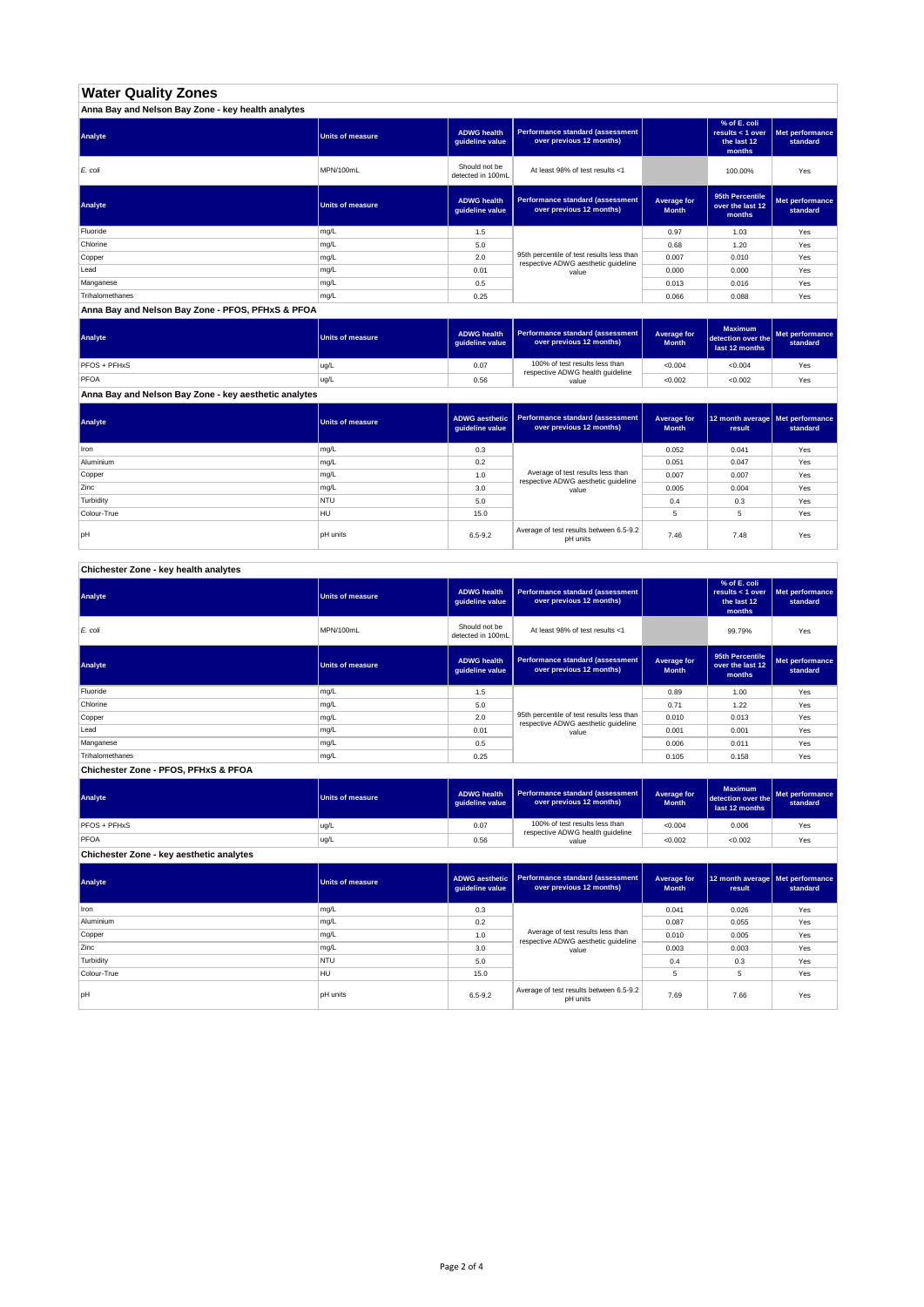| Grahamstown Zone - key health analytes |                         |                                       |                                                                                  |                             |                                                           |                             |  |  |
|----------------------------------------|-------------------------|---------------------------------------|----------------------------------------------------------------------------------|-----------------------------|-----------------------------------------------------------|-----------------------------|--|--|
| Analyte                                | <b>Units of measure</b> | <b>ADWG health</b><br>guideline value | Performance standard (assessment<br>over previous 12 months)                     |                             | % of E. coli<br>results < 1 over<br>the last 12<br>months | Met performance<br>standard |  |  |
| E. coli                                | MPN/100mL               | Should not be<br>detected in 100mL    | At least 98% of test results <1                                                  |                             | 100.00%                                                   | Yes                         |  |  |
| Analyte                                | <b>Units of measure</b> | <b>ADWG health</b><br>guideline value | Performance standard (assessment<br>over previous 12 months)                     | Average for<br><b>Month</b> | 95th Percentile<br>over the last 12<br>months             | Met performance<br>standard |  |  |
| Fluoride                               | mg/L                    | 1.5                                   |                                                                                  | 0.96                        | 1.04                                                      | Yes                         |  |  |
| Chlorine                               | mg/L                    | 5.0                                   |                                                                                  | 0.71                        | 1.23                                                      | Yes                         |  |  |
| Copper                                 | mg/L                    | 2.0                                   | 95th percentile of test results less than<br>respective ADWG aesthetic quideline | 0.006                       | 0.042                                                     | Yes                         |  |  |
| Lead                                   | mg/L                    | 0.01                                  | value                                                                            | 0.001                       | 0.002                                                     | Yes                         |  |  |
| Manganese                              | mg/L                    | 0.5                                   |                                                                                  | 0.012                       | 0.017                                                     | Yes                         |  |  |
| Trihalomethanes                        | mg/L                    | 0.25                                  |                                                                                  | 0.080                       | 0.131                                                     | Yes                         |  |  |
| Grahamstown Zone - PFOS, PFHxS & PFOA  |                         |                                       |                                                                                  |                             |                                                           |                             |  |  |

| Analyte                                   | Units of measure | <b>ADWG health</b><br>guideline value | Performance standard (assessment<br>over previous 12 months)       | Average for<br><b>Month</b> | <b>Maximum</b><br>detection over the<br>last 12 months | <b>I</b> Met performance<br>standard |
|-------------------------------------------|------------------|---------------------------------------|--------------------------------------------------------------------|-----------------------------|--------------------------------------------------------|--------------------------------------|
| PFOS + PFHxS                              | ug/L             | 0.07                                  | 100% of test results less than<br>respective ADWG health guideline | < 0.004                     | 0.008                                                  | Yes                                  |
| PFOA                                      | ug/L             | 0.56                                  | value                                                              | < 0.002                     | < 0.002                                                | Yes                                  |
| Grahamstown Zone - key aesthetic analytes |                  |                                       |                                                                    |                             |                                                        |                                      |

| Analyte     | Units of measure | guideline value | ADWG aesthetic   Performance standard (assessment<br>over previous 12 months) | Average for<br><b>Month</b> | 12 month average   Met performance<br>result | standard |
|-------------|------------------|-----------------|-------------------------------------------------------------------------------|-----------------------------|----------------------------------------------|----------|
| <b>Iron</b> | mg/L             | 0.3             |                                                                               | 0.040                       | 0.034                                        | Yes      |
| Aluminium   | mg/L             | 0.2             |                                                                               | 0.056                       | 0.049                                        | Yes      |
| Copper      | mg/L             | 1.0             | Average of test results less than<br>respective ADWG aesthetic quideline      | 0.006                       | 0.012                                        | Yes      |
| Zinc        | mg/L             | 3.0             | value                                                                         | 0.004                       | 0.005                                        | Yes      |
| Turbidity   | <b>NTU</b>       | 5.0             |                                                                               | 0.3                         | 0.2                                          | Yes      |
| Colour-True | HU               | 15.0            |                                                                               |                             | 5                                            | Yes      |
| lpH         | <b>pH</b> units  | $6.5 - 9.2$     | Average of test results between 6.5-9.2<br>pH units                           | 7.52                        | 7.52                                         | Yes      |

# **Gresford Zone - key health analytes**

| <b>Analyte</b>                         | <b>Units of measure</b> | <b>ADWG health</b><br>guideline value    | Performance standard (assessment<br>over previous 12 months)                              |                             | % of E. coli<br>results < 1 over<br>the last 12<br>months | Met performance<br>standard        |
|----------------------------------------|-------------------------|------------------------------------------|-------------------------------------------------------------------------------------------|-----------------------------|-----------------------------------------------------------|------------------------------------|
| E. coli                                | MPN/100mL               | Should not be<br>detected in 100mL       | At least 98% of test results <1                                                           |                             | 100.00%                                                   | Yes                                |
| Analyte                                | <b>Units of measure</b> | <b>ADWG health</b><br>guideline value    | <b>Performance standard (assessment</b><br>over previous 12 months)                       | Average for<br><b>Month</b> | 95th Percentile<br>over the last 12<br>months             | <b>Met performance</b><br>standard |
| Chlorine                               | mg/L                    | 5.0                                      | 95th percentile of test results less than<br>respective ADWG aesthetic guideline<br>value | 0.73                        | 1.32                                                      | Yes                                |
| Gresford Zone - PFOS, PFHxS & PFOA     |                         |                                          |                                                                                           |                             |                                                           |                                    |
| Analyte                                | <b>Units of measure</b> | <b>ADWG health</b><br>quideline value    | Performance standard (assessment<br>over previous 12 months)                              | Average for<br>Month #      | <b>Maximum</b><br>detection over the<br>last 12 months    | Met performance<br>standard        |
| PFOS + PFHxS                           | ug/L                    | 0.07                                     | 100% of test results less than<br>respective ADWG health guideline                        | < 0.004                     | < 0.004                                                   | Yes                                |
| PFOA                                   | ug/L                    | 0.56                                     | value                                                                                     | < 0.002                     | < 0.002                                                   | Yes                                |
| Gresford Zone - key aesthetic analytes |                         |                                          |                                                                                           |                             |                                                           |                                    |
| Analyte                                | <b>Units of measure</b> | <b>ADWG</b> aesthetic<br>guideline value | <b>Performance standard (assessment</b><br>over previous 12 months)                       | Average for<br><b>Month</b> | 12 month average   Met performance<br>result              | standard                           |
| _ _ _ _                                |                         |                                          | Average of test results less than                                                         |                             |                                                           |                                    |

| Analyte   | Units of measure | quideline value | ADWG aesthetic   Performance standard (assessment  <br>over previous 12 months)   | <b>Average for</b><br><b>Month</b> | 12 month average   Met performa<br>result | standard |
|-----------|------------------|-----------------|-----------------------------------------------------------------------------------|------------------------------------|-------------------------------------------|----------|
| Turbidity | <b>NTU</b>       | 5.0             | Average of test results less than<br>respective ADWG aesthetic quideline<br>value | 0.1                                | 0.1                                       | Yes      |
| pН        | <b>pH</b> units  | $6.5 - 9.2$     | Average of test results between 6.5-9.2<br>pH units                               | 7.89                               | 7.96                                      | Yes      |